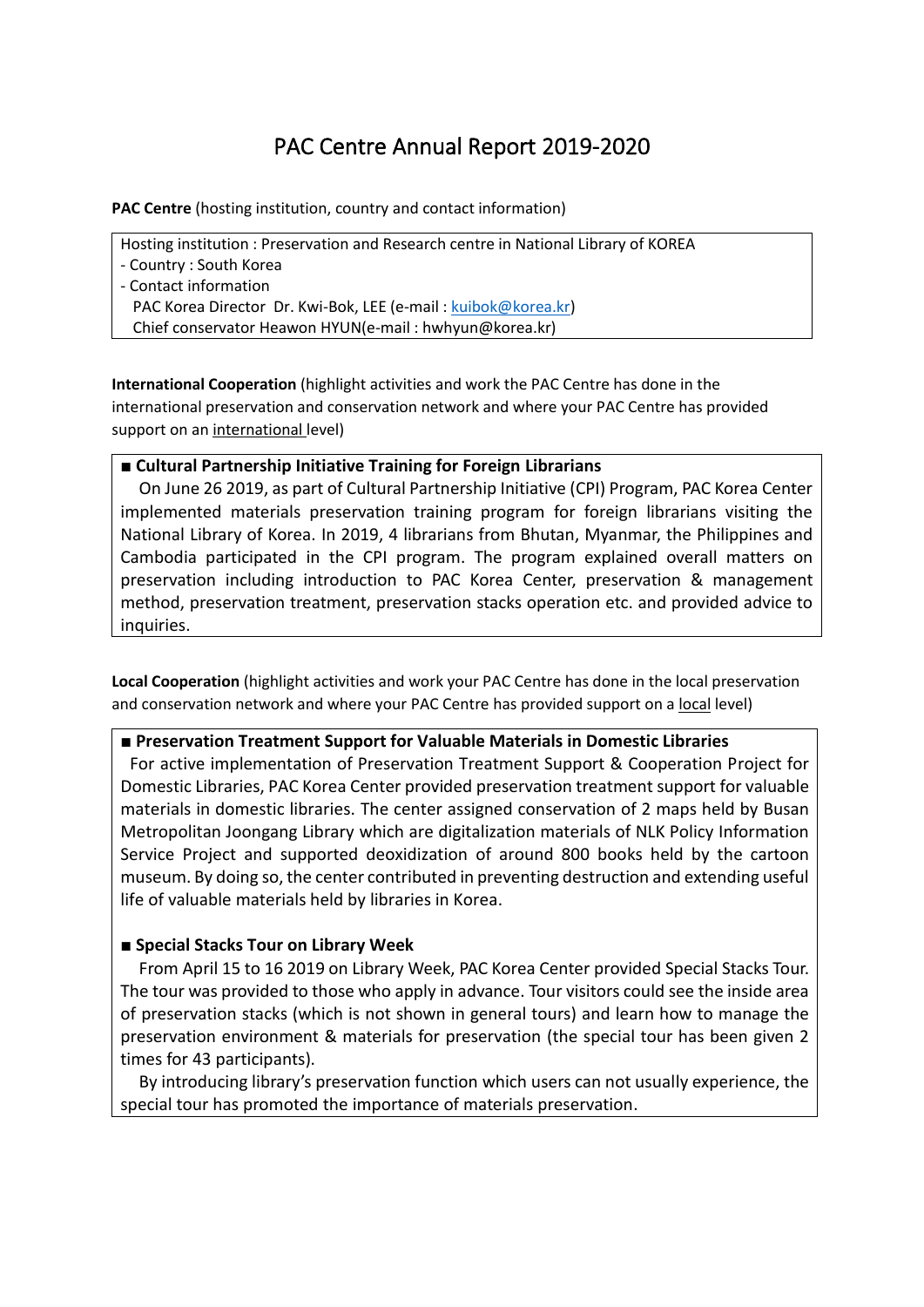**Workshops/trainings/events** (what workshops/trainings/events has the PAC Centre organised? Which workshops/trainings/events did the PAC Centre participate in? both on international and national level)

## **■ The 56th KLA General Conference Preservation Seminar**

On October 17 2019, the 56<sup>th</sup> Korea Library Association General Conference Preservation Seminar was held at BEXCO in Busan to share recent library field trends and information. The seminar on the Present and Future of Digital Preservation introduced the purpose and theory of digital preservation, which gathers great attention nowadays, along with actual work practices. Presentation topics are as below.

o 『Current Status of Audiovisual & Electronic Materials of the National Library of Korea』 Park So-yeon (National Library of Korea)

ㅇ Introduction to the Radio Audio File System Produced by EBS』 Kim Dong-shin (Educational Broadcasting System)

The seminar enabled to increase understanding on topics that can be somewhat difficult to understand with about 100 persons in the library field in Korea attending.

## ■ Operating Preservation Courses for Librarians

On September 18-20 2019, PAC Korea Center ran Preservation and Conservation of Library Materials learning course for librarians. The course consists of a total of 7 subjects. The first day's lecture on traditional preservation of library materials provided training on management & maintenance of preservation stacks as well as preservation & conservation of library materials. On the second day, the lecture explained about preservation methods for audiovisual and electronic materials which has become an important issue recently. The last day's lecture was on prevention & preservation of materials for effective disaster response, how to respond to disasters and materials preservation policies and strategies. As PAC Korea Center's preservation education provides learning on preservation treatment theory and training, it is popular among librarians working in the library field. 50 librarians participated in the course in 2019.

### ■ **Participating in creating videos for librarians**

PAC Korea Center filmed training videos on conservation treatment of library materials for the online librarian education program Preservation and Conservation of Library Materials. The videos are easy to follow without face to face learning and provide an introduction to conservation treatment materials & tools, easy conservation treatment for damaged parts (torn materials etc.), how to make a preservation box etc. The video will be posted on PAC Korea Center website for anyone interested in materials prevention to access.

### **■ Librarian Internship Training**

From April to August 2019, PAC Korea Center provided a preservation education program for library & information science students. The program has been held five times in total and 57 students participated. The students were provided with explanation on NLK's materials prevention method, process, principle etc. and toured PAC Korea Center. Adding to that, the students received training on how materials for preservation are managed in preservation stacks and how stacks are operated.